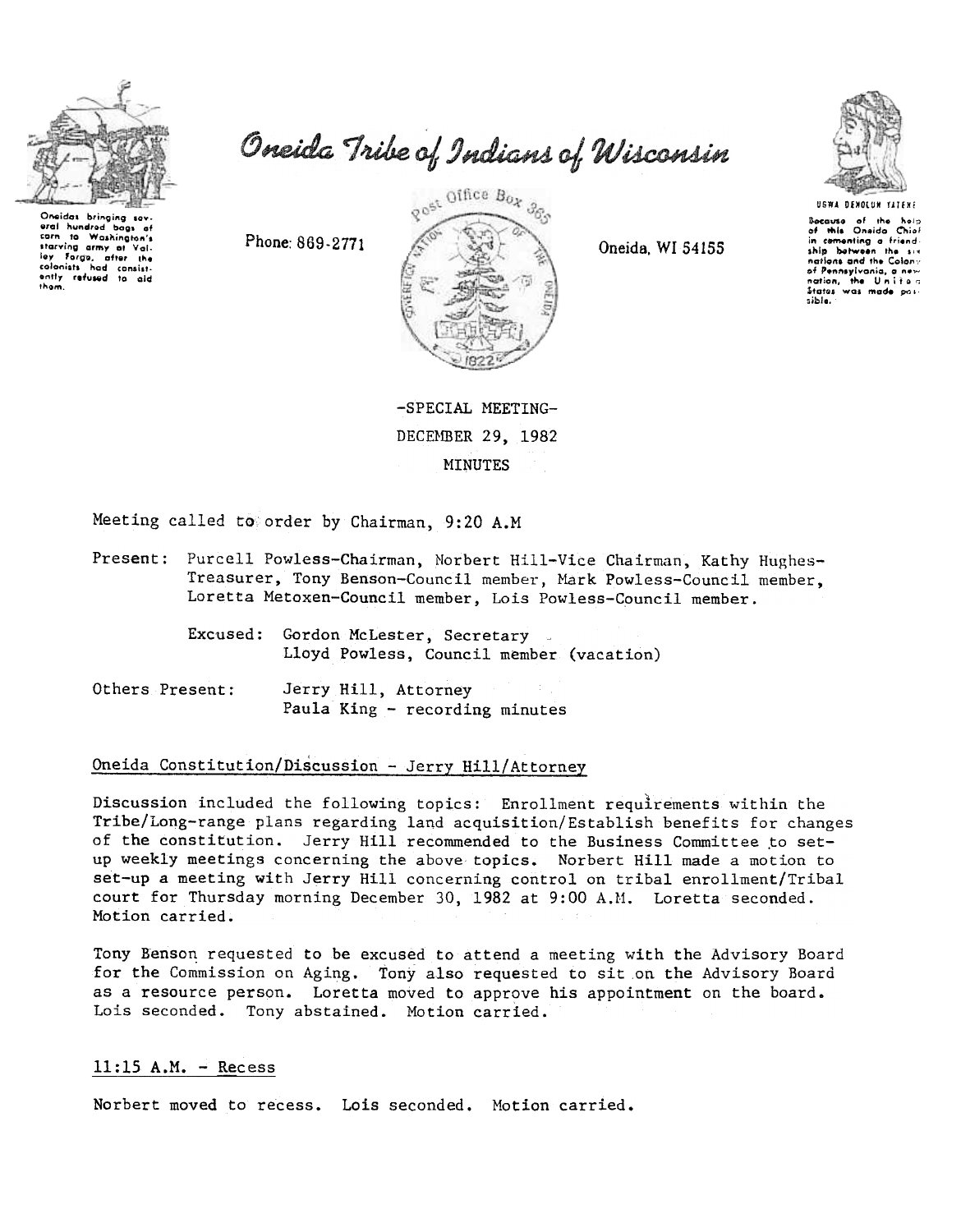Special Meeting December 29,  $1982$  - Minutes Page 2

2:00 P.M. meeting called to order by  $C$ hairman.

Lois Powless made a motion to rearrange the Agenda with Finance & Appropriation recommendations heading first and JPTA ending. Kathy seconded. Motion carried.

# $F$ inance & Appropriation Recommendations - Kathy Hughes

- 638 Grant #70713 to 99,000. -Norbert made a motion to approve the 638 budget. Lois seconded. Motion carried.
- 2. Tribal School Contract  $#25702 -$  Loretta made a motion to approve of an indirect cost contribution for Tribal school contract #27502 to close-out 1982 contract. Kathy seconded. Motion carried.
- 3. Headstart contract  $#$  25453 to  $144,371.00$ . Mark moved to ap-<br>prove the Headstart budget. Loretta seconded. Motion carried.
- 4. Delfield refrigerator for Nutrition Program. -Lois moved to approve the purchase of the refrige ator for the Site II Nutrition Program. Norbert seconded. Motion carried.
- 3. Headstart contract  $\#$  25453 to 144,371.00. Merk moved to ap-<br>prove the fleadstart budget. Loretts seconded. Notice carrier<br>i. Contract a expression for Nutrition Program. Lois moved to<br>this approximate of the par 5. Usage of Ford Econoline Van - Norbert moved to approve usage<br>of the van for the maintenance department. Kathy seconded.<br>Motion carried, It was stated that the recention program<br>period was used up. Loretta will follow-u of the van for the maintenance department. Kathy seconded. Motion carried. It was stated that the recreation program was supposed to use the van after the maintenance dept. 90 day period was used up. Loretta will follow-up on the usage of the van. Mark moved to table until the next meeting. Norbert seconded. Motion carried.

# Income Maintenance - Budget Modifications - Tony Utschig

Mark moved to approve the alternate budget recommendation of th  $\mathtt{Tribal}$  Administrator, contract # 55483 to \$614,091.00. Kath seconded. Motion carried.

# Public Transi<sup>+</sup> Sy<sup>-+</sup>Am - Lorayne Bargman

Norbert moved to approve the budget modification contract  $#55603$  to 40.090.00 for the Public Transit System. Loretta seconded. Motion

# Water Resource Management

Loretta moved to approve the budget modification contract  $#65623$ from 33,013 to 36,013. Kathy seconded. Motion carried.

# ANA Proposal/Resolution - Carl Rasmussen

Kathy moved to approve the proposal contract #70724 for 109,250.00. Mark seconded. Motion carried.